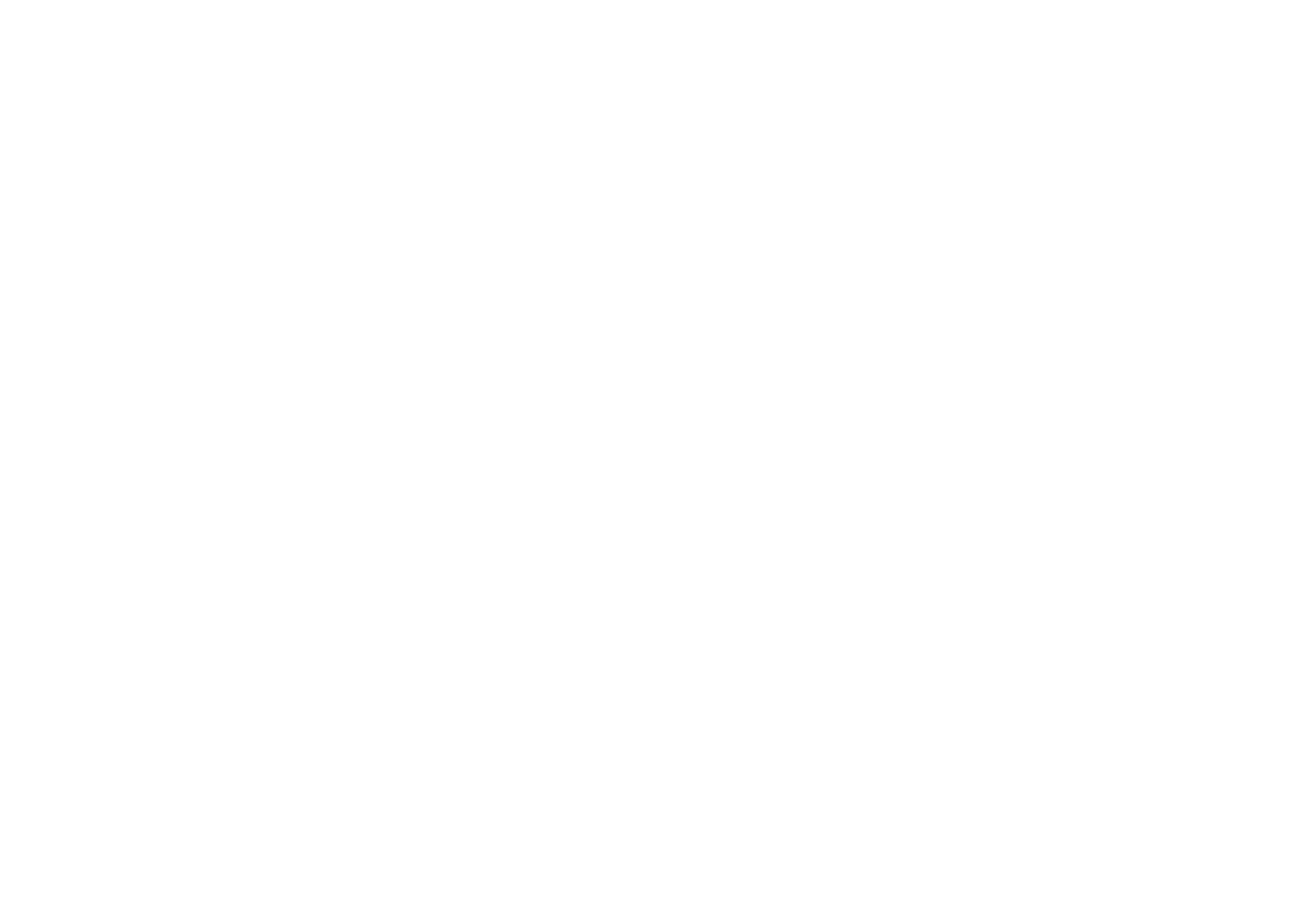## **جدول 18.1 Table 2008 - 2007Bed Utilization 2007 - 2008**

<span id="page-2-0"></span>

| <b>Description</b>      | 2008      | 2007  |
|-------------------------|-----------|-------|
| <b>Total admissions</b> | 299       | 12    |
| Total discharges        | 299       | 12    |
| Number of beds          | 20        | 20    |
| Bed days available      | 7,320     | 3,680 |
| Patient days-overnight  | <b>NA</b> | 20    |
| Patients days $<$ 1 day | 299       | 53    |
| Total patients days     | 299       | 73    |
| Bed occupancy rate      | 4.1       | 2.0   |
| Turnover rate           | 15.0      | 0.6   |
| Turnover interval       | 23.5      | 300.6 |
| Average daily admission | 0.8       | 0.1   |
| Average daily discharge | 0.8       | 0.1   |
| Average length of stay  | 1.0       | 6.1   |

### **2008 - 2007 Beds Distribution 2007 - 2008 جدول 18.2 Table**

| Service                          | 2008            | 2007 |  |
|----------------------------------|-----------------|------|--|
| <b>General Private Ward</b>      | 18              | 18   |  |
| Intensive care unit              | 2               |      |  |
| Total                            | 20 <sub>l</sub> | 20   |  |
| Special Care Baby Unit / Nursery |                 |      |  |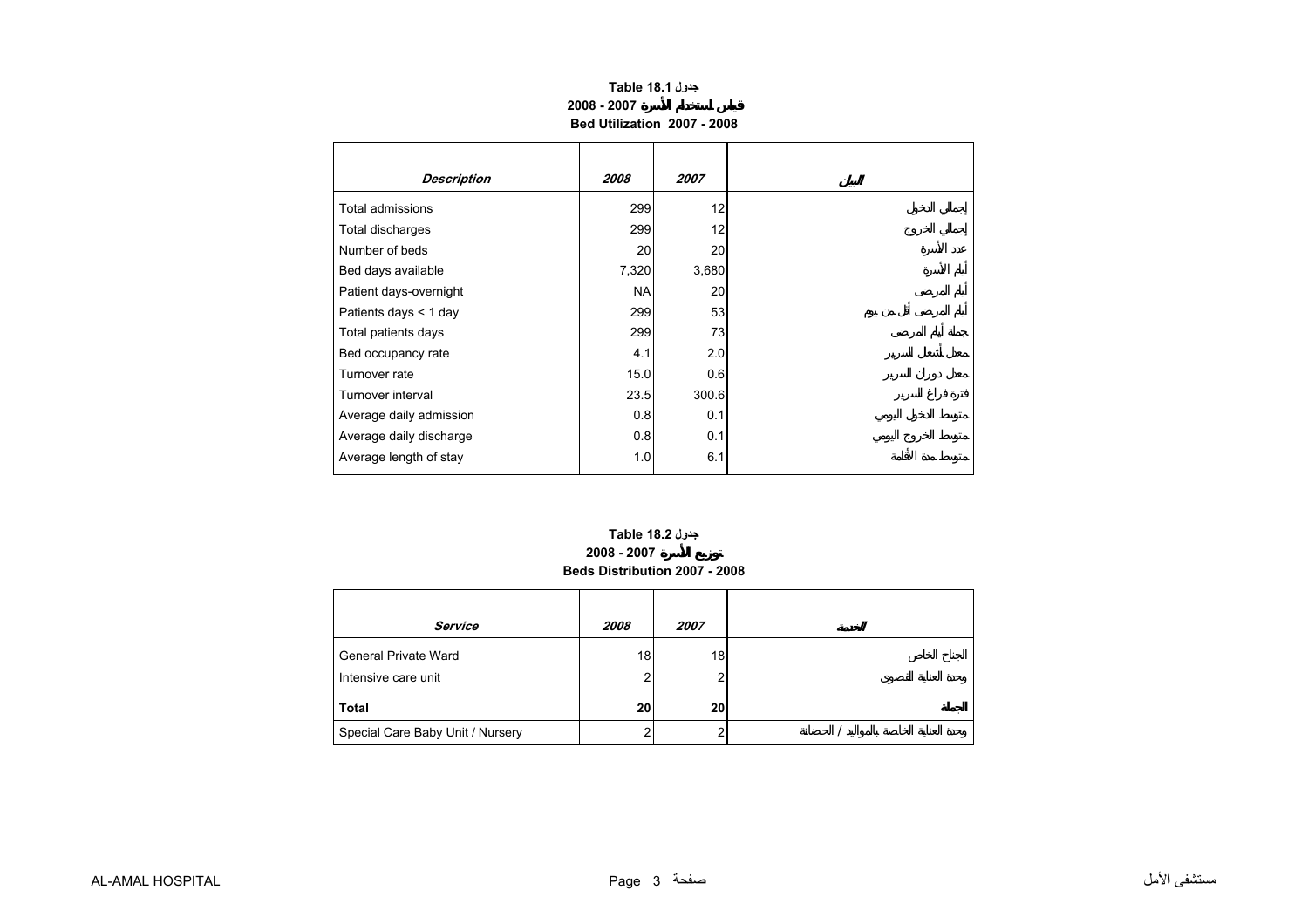**2008**

## **Out-Patient Visits by Department, Nationality and Sex 2008**

<span id="page-3-0"></span>

|                         | <b>Total</b> |        |           | Non-Bahraini |        |             | <b>Bahraini</b> |        |           |  |
|-------------------------|--------------|--------|-----------|--------------|--------|-------------|-----------------|--------|-----------|--|
|                         |              |        |           |              |        |             |                 |        |           |  |
|                         |              |        |           |              |        |             |                 |        |           |  |
| <b>Department</b>       | Total        | Female | Male      | Total        | Female | <b>Male</b> | Total           | Female | Male      |  |
| <b>General Practice</b> | 27,958       | 13,008 | 14,950    | 8,331        | 1,398  | 6,933       | 19,627          | 11,610 | 8,017     |  |
| Dental                  | 5,591        | 2,945  | 2,646     | 1,126        | 399    | 727         | 4,465           | 2,546  | 1,919     |  |
| Obstetrics & Gynecology | 2,912        | 2,912  | <b>NA</b> | 479          | 479    | <b>NA</b>   | 2,433           | 2,433  | <b>NA</b> |  |
| Internal Medicine       | 4,671        | 1,012  | 3,659     | 2,572        | 201    | 2,371       | 2,099           | 811    | 1,288     |  |
| Paediatrics             | 8,491        | 4,074  | 4,417     | 1,053        | 478    | 575         | 7,438           | 3,596  | 3,842     |  |
| Ear, Nose & Throat      | 1,324        | 629    | 695       | 296          | 80     | 216         | 1,028           | 549    | 479       |  |
| <b>Total</b>            | 50,947       | 24,580 | 26,367    | 13,857       | 3,035  | 10,822      | 37,090          | 21,545 | 15,545    |  |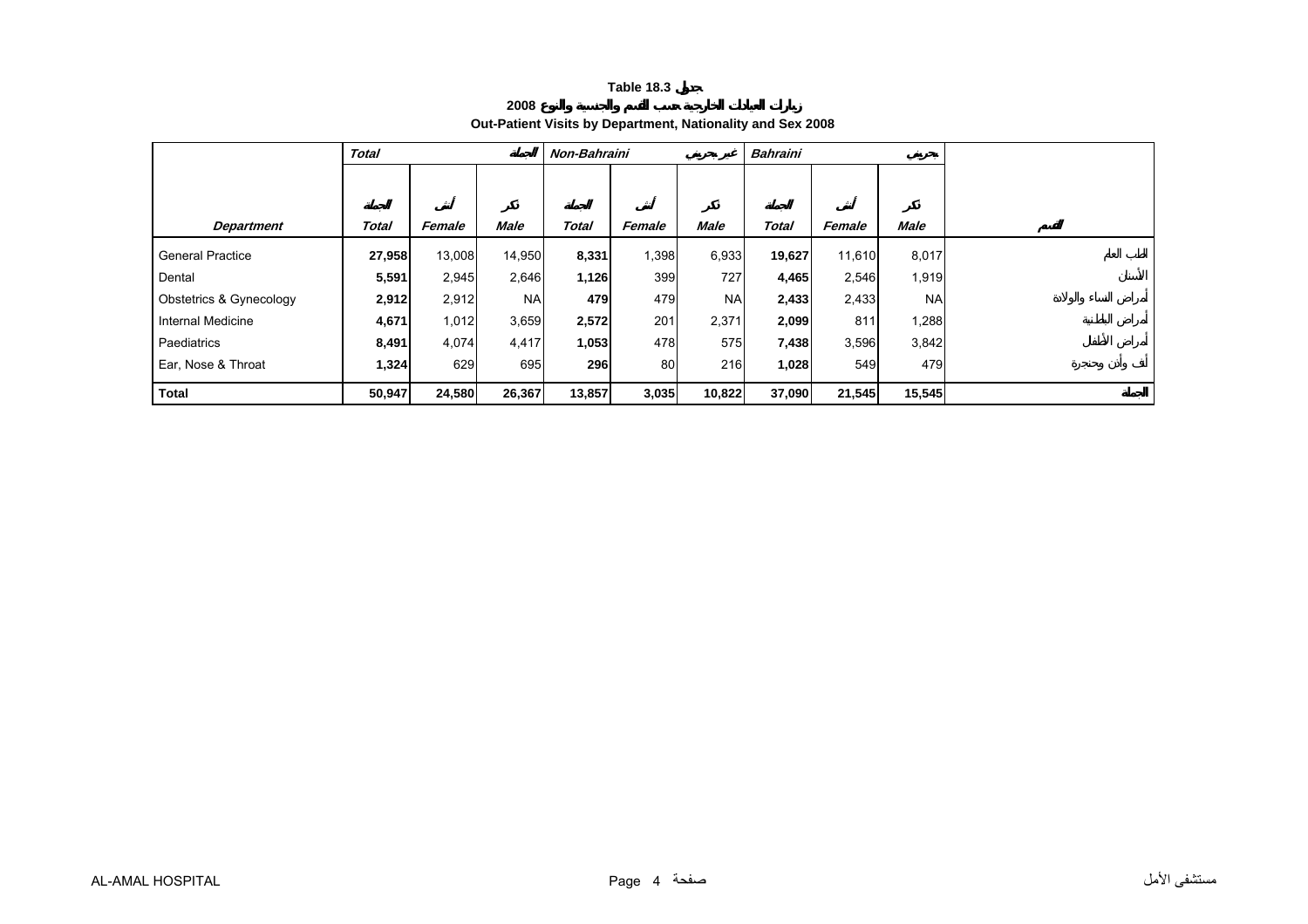### **جدول 18.4 Table القوى العاملة بالمهن الطبية والمساندة حسب الفئة <sup>و</sup> الجنسية <sup>و</sup> النوع <sup>2008</sup> Medical and Allied Health Manpower by Category, Nationality and Sex 2008**

<span id="page-4-0"></span>

|                                                         | <b>Total</b> |        |      | Non-Bahraini |        |      | <b>Bahraini</b> |        |      |  |
|---------------------------------------------------------|--------------|--------|------|--------------|--------|------|-----------------|--------|------|--|
|                                                         |              |        |      |              |        |      |                 |        |      |  |
| Category                                                | <b>Total</b> | Female | Male | <b>Total</b> | Female | Male | <b>Total</b>    | Female | Male |  |
| Physicians                                              | 21           |        | 14   | 17           | 6      |      |                 |        |      |  |
| Dentists                                                |              |        |      |              |        |      |                 |        |      |  |
| Pharmacists & Technicians                               |              |        |      |              |        |      |                 |        |      |  |
| Nurses *                                                | 25           | 25     |      | 25           | 25     |      |                 |        |      |  |
| Dental Hygienists & Technicians                         |              |        |      |              |        |      |                 |        |      |  |
| Laboratory Technologists & Technicians                  |              | 61     |      | 61           | 6      |      |                 |        |      |  |
| Radiographers & Technicians                             |              |        |      |              |        | ົ    |                 |        |      |  |
| Physiotherapists, Occupational Therapists & Technicians |              |        |      |              |        |      |                 |        |      |  |

*\* Nurses excluding practical nurses and other grades below staff nurse .* . : *\**

AL-AMAL HOSPITAL Page 5 صفحة الأمل مستشفى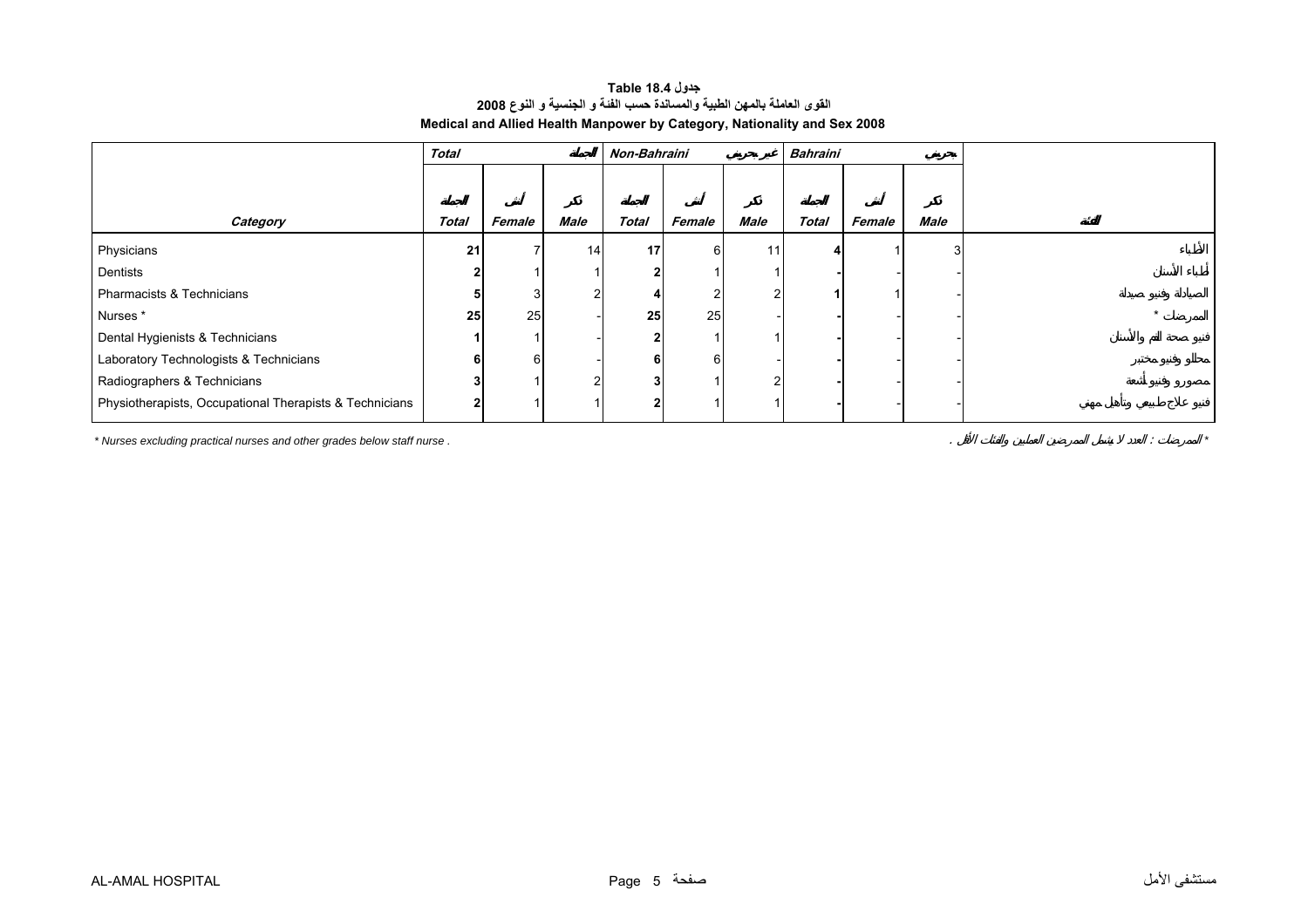### **2008**

### **Major and Minor Operations by Department 2008**

<span id="page-5-0"></span>

|                         | Procedure Type |              |       |  |
|-------------------------|----------------|--------------|-------|--|
|                         |                |              |       |  |
| <b>Department</b>       | <b>Total</b>   | <b>Minor</b> | Major |  |
| Paediatrics             | 100            | 100          |       |  |
| Ear, Nose & Throat      | 20             | 20           |       |  |
| Gynecology              | 120            | 120          |       |  |
| Dental                  |                |              |       |  |
| <b>General Medicine</b> |                |              |       |  |
| <b>Total</b>            | 240            | 240          |       |  |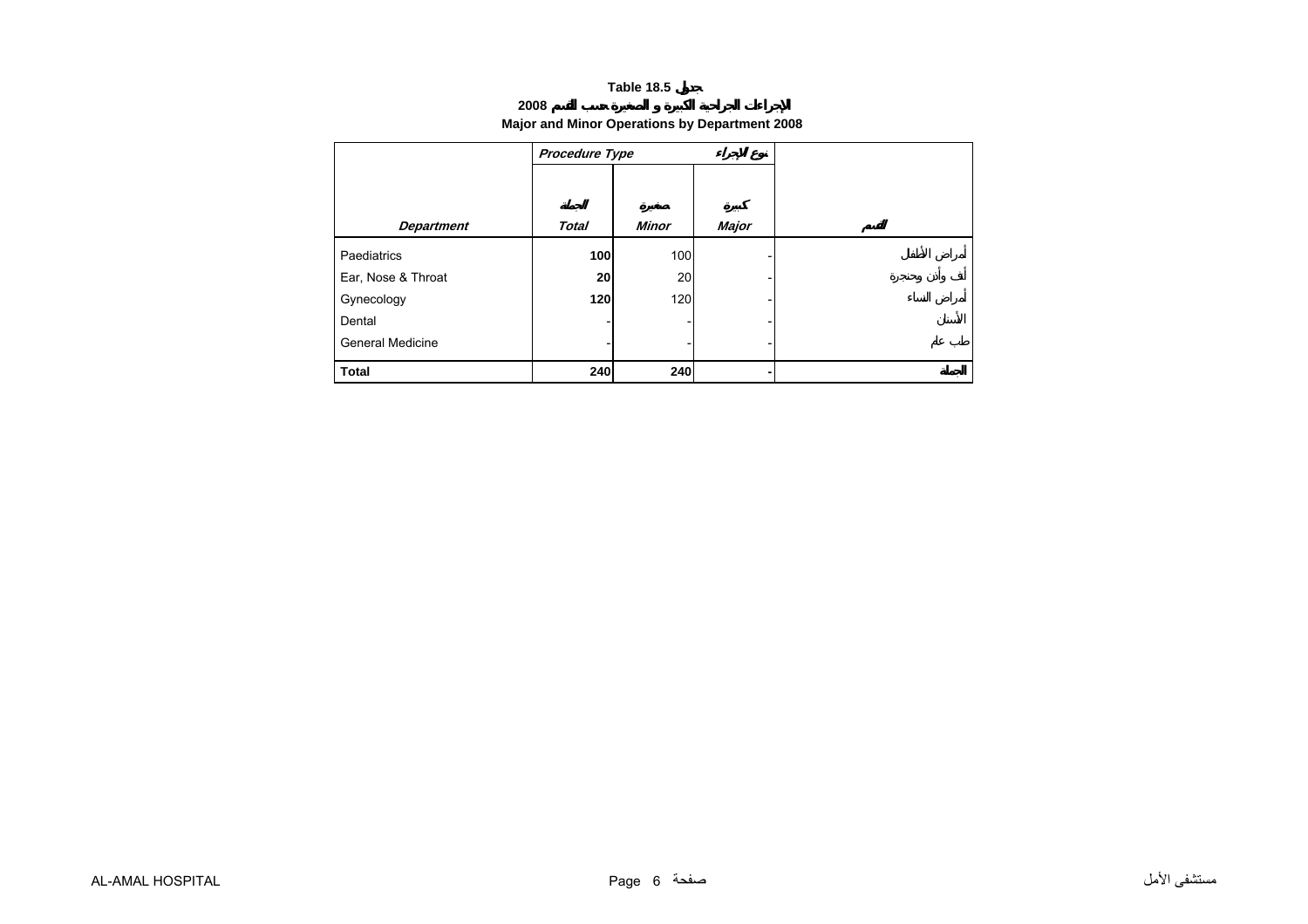**2008**

## **Dental Treatment by Type of Treatment, Nationality and Sex 2008**

<span id="page-6-0"></span>

|                             | <b>Total</b> |                 |             | Non-Bahraini |        |             | <b>Bahraini</b> |        |                |  |
|-----------------------------|--------------|-----------------|-------------|--------------|--------|-------------|-----------------|--------|----------------|--|
|                             |              |                 |             |              |        |             |                 |        |                |  |
|                             |              |                 |             |              |        |             |                 |        |                |  |
| <b>Type of Treatment</b>    | Total        | Female          | <b>Male</b> | <b>Total</b> | Female | <b>Male</b> | <b>Total</b>    | Female | <b>Male</b>    |  |
| General treatment           | 1,570        | 623             | 947         | 321          | 96     | 225         | 1,249           | 527    | 722            |  |
| Extraction                  | 969          | 362             | 607         | $143$        | 35     | 108         | 826             | 327    | 499            |  |
| <b>Root Canal Treatment</b> | 1,288        | 488             | 800         | 210          | 66     | 144         | 1,078           | 422    | 656            |  |
| Filling                     | 813          | 340             | 473         | 185          | 52     | 133         | 628             | 288    | 340            |  |
| Bleaching                   | 28           | <b>20</b>       | 8           |              | 5      | 2           | 21              | 15     | $6 \mid$       |  |
| Denture                     | 27           | 15 <sub>l</sub> | 12          | 6            | 2      | 4           | 21              | 13     | 8 <sup>1</sup> |  |
| Scaling                     | 688          | 336             | 352         | 125          | 41     | 84          | 563             | 295    | 268            |  |
| <b>Total</b>                | 5,383        | 2,184           | 3,199       | 997          | 297    | 700         | 4,386           | 1,887  | 2,499          |  |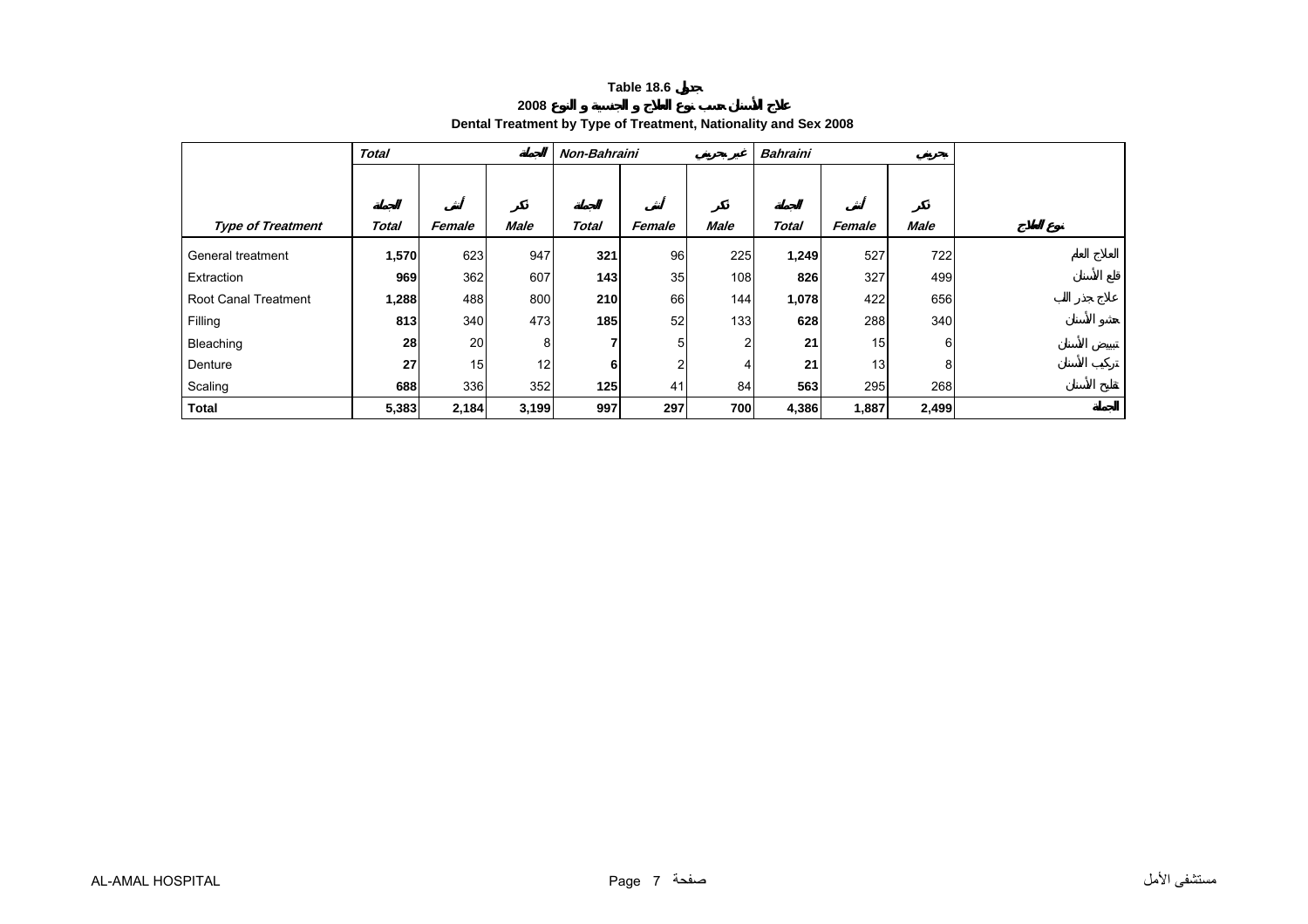**2008**

<span id="page-7-0"></span>

|                         | <b>Total</b>   |                         |                | $2 - 5$ years   |                 |                | $1 - 2$ years  |                   | Below 1 year |                |                   |                                   |
|-------------------------|----------------|-------------------------|----------------|-----------------|-----------------|----------------|----------------|-------------------|--------------|----------------|-------------------|-----------------------------------|
|                         |                |                         |                |                 |                 |                |                |                   |              |                |                   |                                   |
|                         | Non-           |                         |                | Non-            |                 |                | Non-           |                   |              | Non-           |                   | Type of vaccine                   |
| <b>Total</b>            |                | Bahraini Bahraini       | <b>Total</b>   | <b>Bahraini</b> | <b>Bahraini</b> | <b>Total</b>   |                | Bahraini Bahraini | <b>Total</b> |                | Bahraini Bahraini |                                   |
|                         |                |                         |                |                 |                 |                |                |                   |              |                |                   | 1()<br><b>Hepatitis B/DPT/HIB</b> |
|                         |                |                         |                |                 |                 |                |                |                   |              |                |                   | ( )                               |
| 6                       | $\frac{4}{ }$  | $\mathbf{2}$            | 3 <sub>l</sub> | $\overline{2}$  |                 | 3              | $\overline{2}$ | 1                 |              |                |                   | Dose 1                            |
| 6                       | 4              | $\overline{a}$          | 3              | $\overline{2}$  |                 | 3              | 2              |                   |              |                |                   | Dose 2                            |
|                         |                |                         |                |                 |                 |                |                |                   |              |                |                   | Dose 3                            |
| $\overline{\mathbf{2}}$ | $\mathcal{P}$  |                         |                |                 |                 |                |                |                   |              |                |                   | Booster 1 dose                    |
|                         |                |                         |                |                 |                 |                |                |                   |              |                |                   | Booster 2 dose                    |
|                         |                |                         |                |                 |                 |                |                |                   |              |                |                   | Poliomyelitis                     |
| 9                       | 5 <sup>1</sup> | 4                       | 3              | 2               |                 | $\overline{2}$ |                |                   | 4            | $\overline{2}$ | $\overline{c}$    | Dose 1                            |
| 8                       | 4              | 4                       | 3              | $\mathfrak{p}$  |                 | $\mathbf{2}$   |                |                   | 3            |                | $\overline{2}$    | Dose 2                            |
|                         |                |                         |                |                 |                 |                |                |                   |              |                |                   | Dose 3                            |
|                         |                |                         |                |                 |                 |                |                |                   |              |                |                   | Booster 1 dose                    |
|                         |                |                         |                |                 |                 |                |                |                   |              |                |                   | Booster 2 dose                    |
|                         |                |                         |                |                 |                 |                |                |                   |              |                |                   |                                   |
|                         |                |                         |                |                 |                 |                |                |                   |              |                |                   | Mumps, Measles, Rubella           |
| 6                       | 4              | $\mathbf{2}$            | 3              | $\overline{c}$  |                 | 3              | 2              |                   |              |                |                   | Dose 1                            |
| 6                       | $\overline{4}$ | $\overline{\mathbf{c}}$ | $\mathbf{3}$   | $\overline{2}$  |                 | 3              | 2              |                   | <b>NA</b>    | <b>NA</b>      | <b>NA</b>         | Dose 2                            |